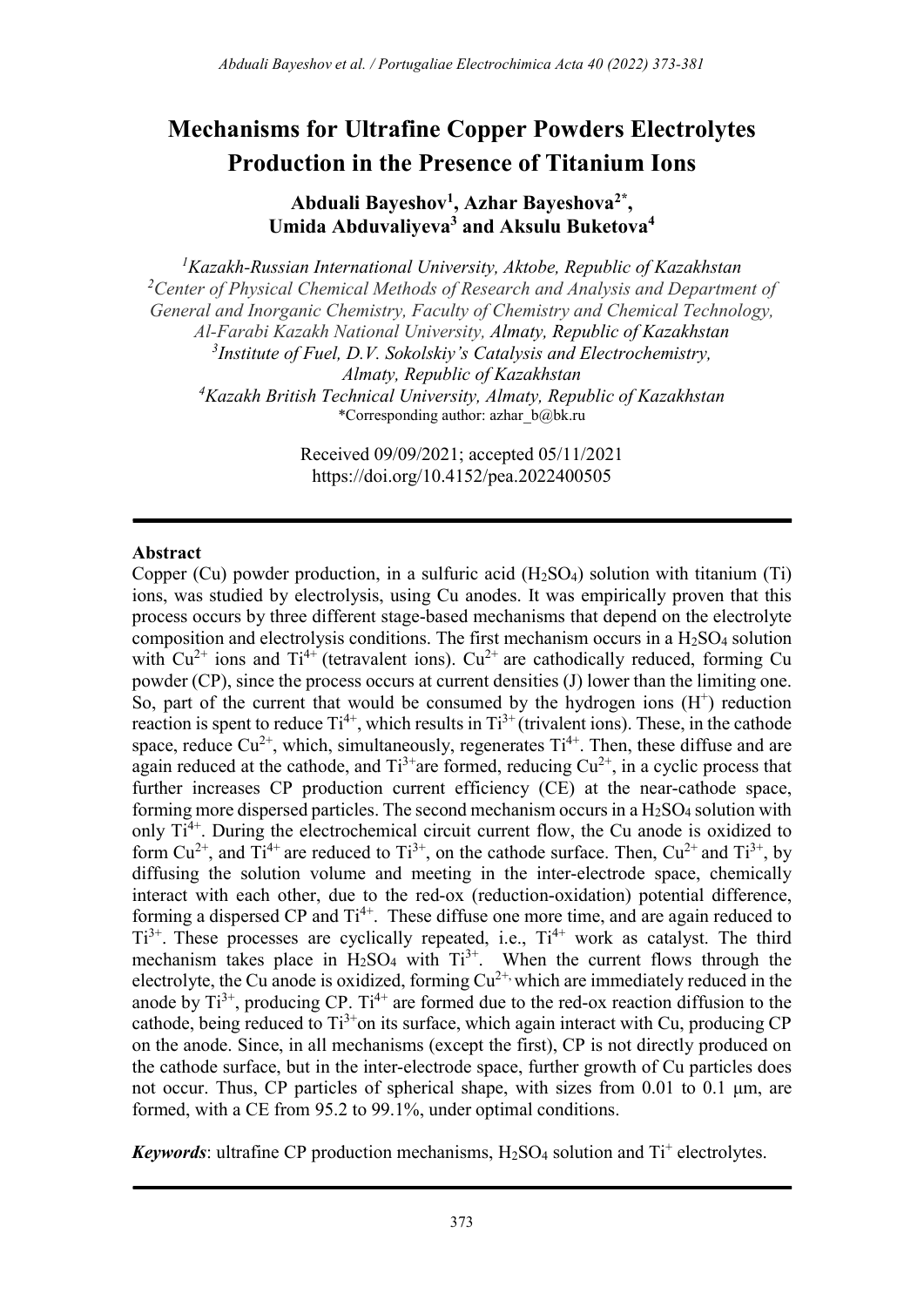### Introduction

Metal powders and their production, especially ultrafine dispersed particles, are highly regarded as essential materials for different industries, such as nanotechnology, metallurgy, nuclear energy, space and mechanical engineering. Ultrafine CP is used in the chemical industry, and for powder metallurgy, because of its dispersity. Ultrafine dispersed CP is added to lubricant oils, for improving the wear resistance effect. It is also used to produce antifriction materials with metal and polymer matrix composites. CP can be used for the production of porous and permeable membranes, in chemical and engineering industries, and also as a catalyst in various oxidation reactions [1-7]. In addition, ultrafine CP has bactericide properties [8], and there is currently a focus on it, due to its dispersity. There are a variety of methods to obtain CPs with the desired characteristics. Electrolysis is the most widely used method, but has significant drawbacks, such as, when dissolved metal anodes are used, a noticeable imbalance between the anodic and cathodic reactions CEs occurs, whereby the former exceed 100%, while the latter are much lower. Accordingly, a constant accumulation of metal ions occurs in the electrolyte volume.

Traditionally, CP is produced by the electrolysis of salts aqueous solutions, at a current density (J) around  $2000$  A/m<sup>2</sup>, with a Cu low concentration in the electrolyte (10-13 g/L). Under these conditions, ions discharge rate onto the cathode is much higher than the rate of Cu ions transportation to the near-cathode space. In this case, the formation of a closed packed precipitate becomes impossible, and reduced Cu is precipitated in the form of powder.

The research of many scientists is devoted to the processes of obtaining CP by electrolysis, mainly focusing on the nature of Cu reduction at the cathode, under various electrolysis conditions. The influence of J, electrolyte temperature and various additives, has been established. The researchers explain the mechanism of formation of finely dispersed CP, and identify the conditions that increase its CE.

This method effectiveness is very high, allowing the metal refinement with waste. It can be managed by changing the electrolysis schemes. However, non-oxidized metal powders with sufficiently high dispersion and electrical conductivity are not always obtained.

These powders can be produced, due to the sharp decrease in the discharged ions concentration at the near-cathode space, with J values above the limiting one. Under such conditions, a rapid and uneven growth of the cathode deposit is observed, with the accumulation of disparate small crystals aggregates, and the formation of a metal powder with different dispersion particles.

However, if J at the cathode is at its limit, almost all of the discharged ions disappear. In this case, even a small increase in J results in a significant potential shift to the negative side, which facilitates the H ions discharge. The corresponding chemical reactions at the cathode are described as follows:

$$
Me^{n+} + ne^{-} \longrightarrow Me^{0}
$$
 (1)

where  $Me<sup>n</sup>$  is a metal ion that can be reduced at the cathode under certain conditions (for example:  $Cu^{2+}$ ,  $Cu^{+}$ , etc.), n<sup>+</sup> is the ion charge or the metal oxidation degree, (for example,  $2^+$ ,  $3^+$ ,  $4^+$ , etc.), ne<sup>-</sup> is the number of electrons that a metal ion accepts,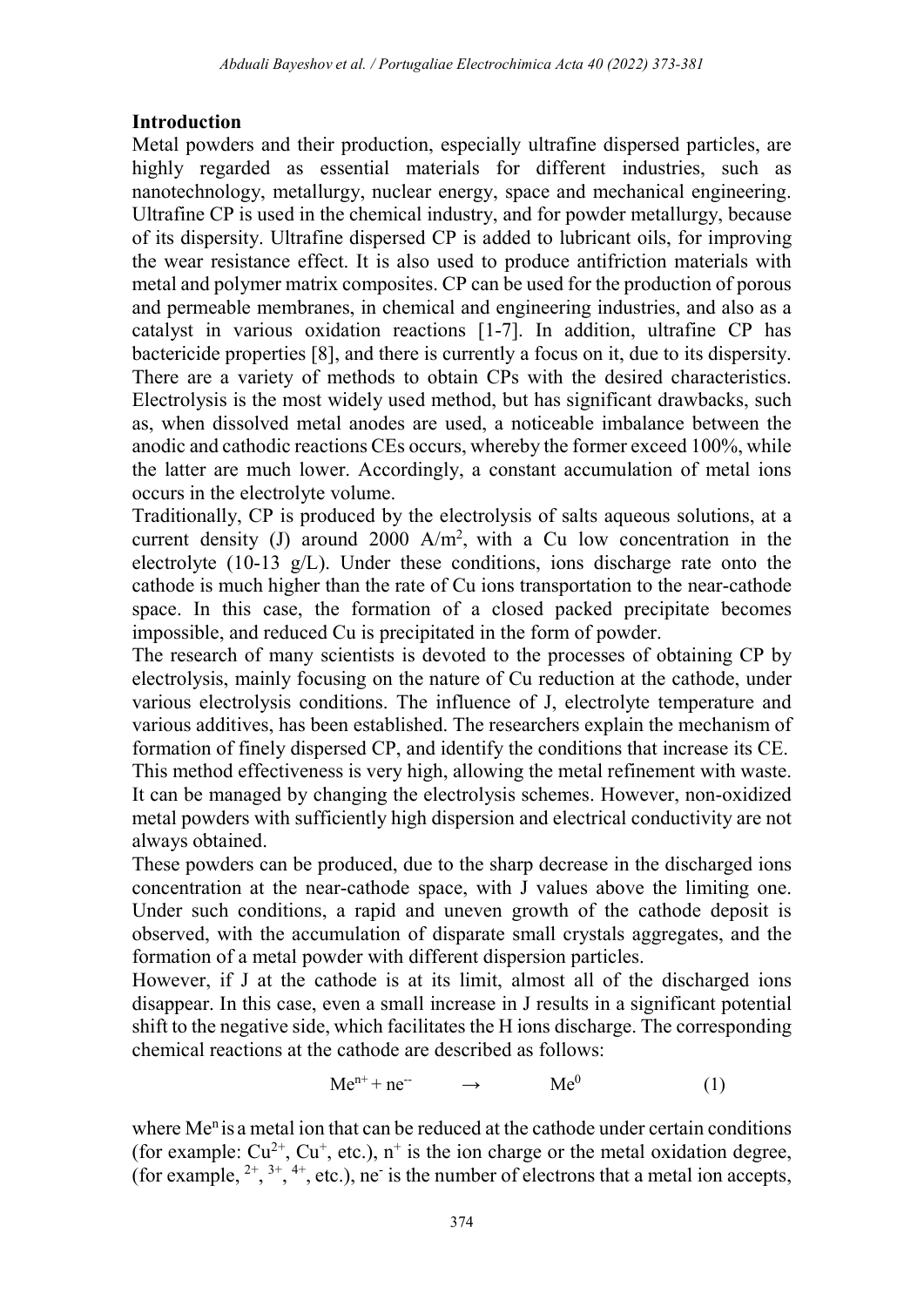during the reduction at the cathode, under certain conditions, and  $Me<sup>0</sup>$  is a metal in its reduced form (for example,  $Cu<sup>0</sup>$ ).

$$
2H^{+} + 2e^{-} \longrightarrow H_{2} \tag{2}
$$

where  $H^+$  is a hydrogen ion,  $2e^-$  is the number of electrons that it accepts during the reduction to its elemental state, and  $H_2$  is a hydrogen molecule that was formed during the  $H^+$  reduction.

The occurrence of a H evolution reaction (HER) naturally reduces the CE below 100%. In actual practice, J is reduced to 70-80%, which indicates that approxim. 20-30% of the current is lost by HER [9-13].

Based on the above-mentioned investigations, many opportunities exist today to improve existing methods and develop new approaches to CP production.

The aim of our work is to develop new electrochemical methods for obtaining dispersed CP in  $H_2SO_4$  aqueous solutions with  $Ti^+$ , and to elucidate the mechanism of powder formation, under various electrolysis conditions.

# Experimental details

#### Material and methods

A Matrix MPS-305 D rectifying device was used as the current source. The current was measured by an E538 laboratory ammeter, and thermostating control was provided by a TW-2.02 thermostat. The CP size and form were identified by a JEOL JSM-6610LV electron microscope.

#### Sample preparation

The electrolysis was conducted in a 150 mL electrochemical cell, at 25 ºC, and the following reagents were used: a  $H_2SO_4$  aqueous solution;  $Ti^{3+}$  and  $Ti^{4+}$  (in the form of corresponding sulphates);  $Cu^{2+}$  (in the form of chemically pure Cu(II) sulfate pentahydrate: CuSO4∙5H2O); Cu (99.99%) as anode; and Ti (99.70%) as cathode. Before starting the experiments, the electrodes were cleaned by abrasives, and carefully washed by distilled water. Then, they were dried using filter paper and alcohol. The CP obtained from the experiment was washed with water, stabilized using a 0,05% solution of Na soap, to prevent oxidation, dried and weighed. Three electrolysis types with different composites were studied: 10 g/L Cu<sup>2+</sup>, 0-5.0 g/L Ti<sup>4+</sup> and 100 g/L H<sub>2</sub>SO<sub>4</sub>, at J from 1000 to 3000 A/m<sup>2</sup>, for 60 min; 50-200 g/L Ti<sup>4+</sup> and 1-10 g/L H<sub>2</sub>SO<sub>4</sub>, at J from 50 to 300 A/m<sup>2</sup>, for 30 min; and 50-150 g/L Ti<sup>4+</sup>, 4.0 g/L Ti<sup>3+</sup> and 10-20 g/L H<sub>2</sub>SO<sub>4</sub>, at J from 150 to 350 A/m<sup>2</sup>, for 30 min, at 25 °C.

### Results and discussion

Three new electrochemical mechanisms for producing CP, in the presence of  $Ti<sup>+</sup>$ , were investigated in this study. According to them, Cu reduction and further CP formation occurs in different ways, under diverse electrolysis conditions or electrolytes compositions.

### CP production at the near-cathode space (mechanism 1)

During the  $Cu^{2+}$  and  $Ti^{4+}$  solution electrolysis, the following reactions take place on the Ti cathode: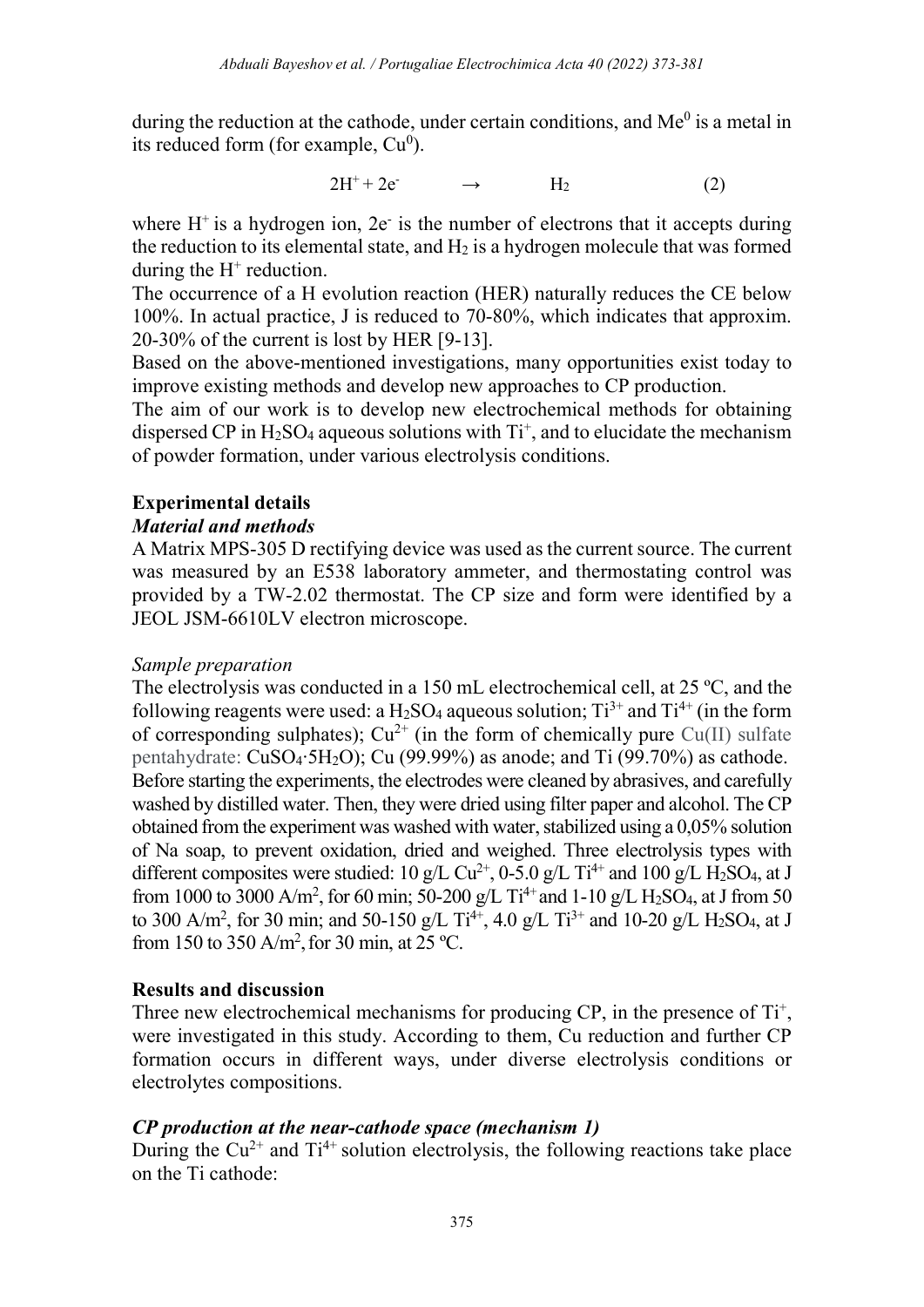a)  $Cu^{2+}$  reduction to  $Cu^0$ , formed as a powder.

$$
Cu^{2+} + 2e^- \to Cu^0 (E^0 = 0.34 V)
$$
 (3)

where Cu<sup>2+</sup> is a Cu ion, in the oxidation state of  $2^+$ , 2e<sup>-</sup> is the gain of 2 electrons of  $Cu^{2+}$  during  $Cu^{2+}$  reduction,  $Cu^{0}$  is the elemental Cu obtained by  $Cu^{2+}$  reduction and  $E^0$  is the standard potential of the Cu<sup>2+</sup> reduction reaction; the value (0.34 V) was taken from the reference book.

b) at the same time,  $Ti^{4+}$  reduction to  $Ti^{3+}$ :

$$
2Ti^{4+} + 2e^- \to 2Ti^{3+}(E^0 = -0.04 \text{ V})
$$
 (4)

Both  $Ti^{4+}$  and  $Cu^{2+}$  were reduced on the cathode surface. In this case, the formed  $Ti^{3+}$  were the reducing agents. The generated  $Ti^{3+}$  reacted with  $Cu^{2+}$  at the nearcathode space, according to the reaction:

$$
2Ti^{3+} + Cu^{2+} \to Cu^0 + 2Ti^{4+}
$$
 (5)

 $Cu^{2+}$  were furthermore reduced and  $Ti^{3+}$  were oxidized. Due to reaction (5),  $Ti^{4+}$ formation on the cathode and CP production near the cathode were observed.

$$
\Delta E = E^{0}(Cu^{2+}/ Cu^{0}) - E^{0}(Ti^{3+}/2Ti^{4+}) = 0.34 - (-0.04) = 0.38 V
$$
 (6)

Equation (6) shows that the redox potential difference ( $\Delta E^0$ ) (Cu<sup>2+</sup>/Cu<sup>0</sup> systems and  $Ti^{3+}/Ti^{4+}$  systems) has a positive value (+0.38 V), which indicates that  $Ti^{3+}$  can reduce Cu<sup>2+</sup> to C<sup>0</sup> state by reaction (5).

The possibility of the reaction  $(5)$  is also indicated by the equilibrium constant (K<sub>equil</sub>) value equal to 10<sup>13</sup>. Thus, Cu<sup>0</sup> powder is formed by reaction (5). As a result of this reaction,  $Ti^{4+}$  are formed, which are again reduced at the cathode by reaction (4).  $Ti^{3+}$  are again formed, which one more time reduce  $Cu^{2+}$  to  $Cu^{0}$  and produce  $Ti<sup>4+</sup>$  (5). All this shows that  $Ti<sup>3+</sup>$  cyclically participate in Cu<sup>2+</sup> reduction reaction, and are constantly regenerated.

Reaction (5) results in the production of an additional amount of CP. During the electrolysis, HER takes place, according to reaction (2).

It is important to note that reaction (2) is possible in the presence of  $Ti^{3+}$ , but the HER amount is not significant. Part of the current, which must be consumed in HER, is spent on  $Ti^{4+}$  reduction by reaction (4). As a result, an increase in the CE of  $Cu<sup>0</sup>$  powder production is observed, the magnitude of which is significantly affected by the  $Ti^{4+}$  concentration (Table 1).

Table 1. Influence of  $Ti^{4+}$  concentration on the electrolysis CE\*.

| $Ti^{4+}(g/L)$ 0                  |  | $\perp$ 2.0 | $\degree$   3.0 | $ 4.0 $ 5.0 |                                         |
|-----------------------------------|--|-------------|-----------------|-------------|-----------------------------------------|
| $C$ $F$ <sup><math>0</math></sup> |  |             |                 |             | 71.8   84.3   89.1   93.7   95.2   95.2 |

\*electrolyte: Cu<sup>2+</sup> (8 g/L), H<sub>2</sub>SO<sub>4</sub> (100g/L), J (2000 A/m<sup>2</sup>) and t (60 min).

Thus, there is CP production both on the cathode surface (reaction (3)) and at the near-cathode space (reaction (5)). The increase in CE (Table 1) results from reaction (5). As reaction (5) occurs at the near-cathode space, not on the cathode surface, the further growth of particles does not take place, and the process results in the production of ultrafine dispersed CP.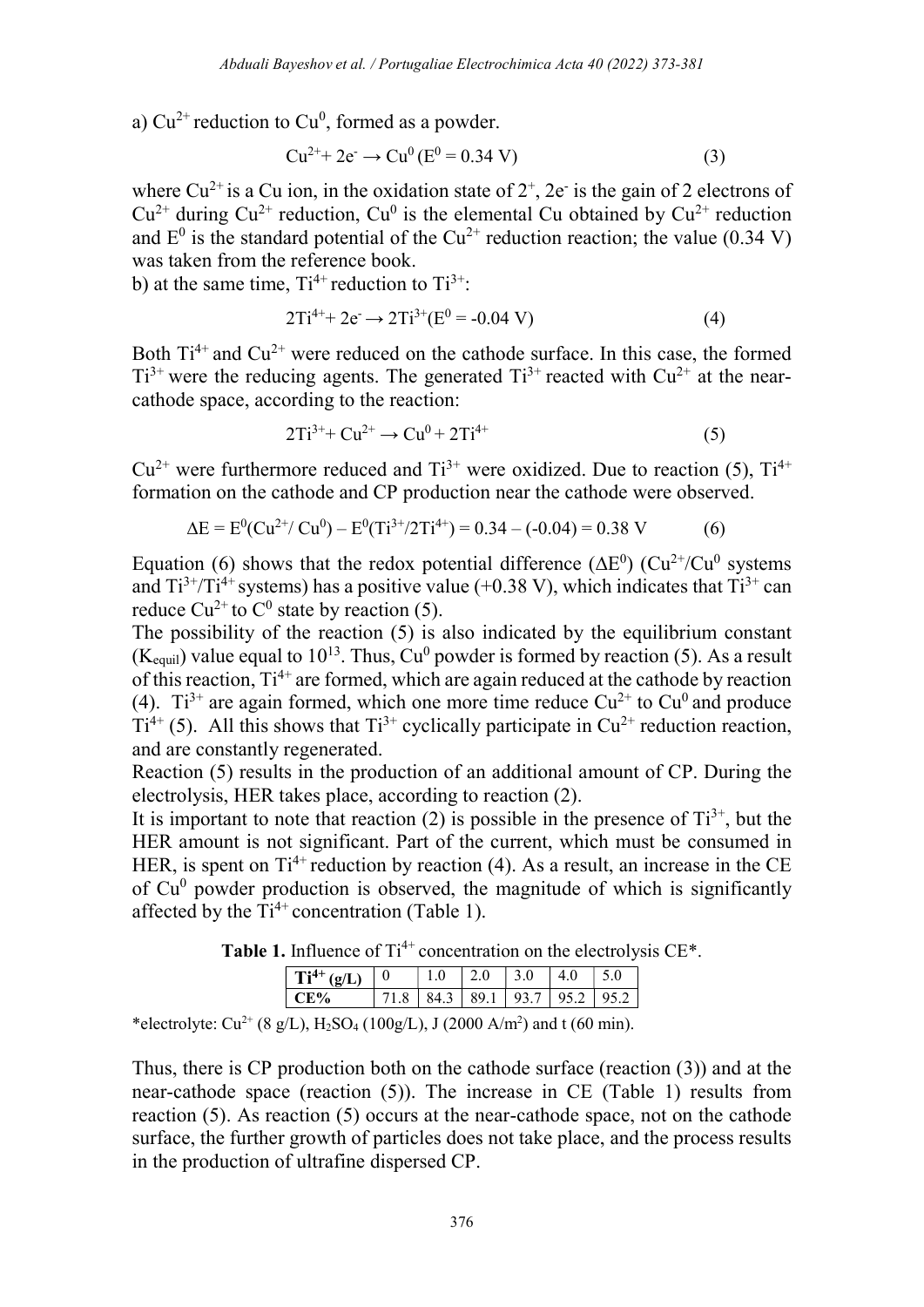The schematic diagram of CP production (Fig. 1), according to the mechanism 1, can be explained as follows.

At the cathode, the reaction (3) proceeds, whereby  $Cu^{2+}$  are reduced to  $Cu^{0}$  powder. The reaction (4) reduces  $Ti^{4+}$  to  $Ti^{3+}$ . According to the reaction (5), the formed  $Ti^{3+}$ are reducing agents, so, they interact with  $Cu^{2+}$ , and an additional amount of CP is formed. In this reaction,  $Ti^{4+}$  are simultaneously regenerated. Then, they diffuse and are again reduced at the cathode, and  $Ti^{3+}$  are formed.  $Ti^{3+}$  react again with  $Cu^{2+}$  and reduce them. This process is cyclically repeated. Thus,  $Ti^{4+}$  act as a catalyst. The course of these reactions is shown in Fig. 3, in the form of a diagram.



Figure 1. Scheme of  $Cu^{2+}$  reduction on the cathode surface, in the presence of  $Ti^{4+}$ .

CP obtained by the mechanism 1 was studied by electron microscopy. Microscopic images (Fig. 2 (a, b)) show that ultrafine CP, with an average particle size in the range from 0.1 to 3.0  $\mu$ m, was produced. In Ti<sup>4+</sup> absence, the electrolyte particle size ranged from 10 to 80  $\mu$ m (Fig. 2 (c, d)).



Figure 2. Microscopic photos of cathodic CP obtained  $(a, b)$  in the presence and  $(c, d)$ absence of  $Ti^{4+}$ . (a) magnification of 3000x, (b) magnification of 25000x, (c) magnification of 100x, (d) magnification of 1000x.

The experiment results allow us to infer that the current, which is completely spent on HER, in the traditional method, reduced  $Ti^{4+}$  and increased CP production, with  $Ti<sup>4+</sup>$  regeneration. Thus, CP CE is significantly increased, and the particles size is decreased over 100 times.

### CP production at the space between electrodes (mechanism 2)

The second type of electrolysis was performed in a  $H_2SO_4$  solution containing  $Ti^{4+}$ without  $Cu^{2+}$ . Mechanism 2 is as follows: reactions (3, 5) take place as in the first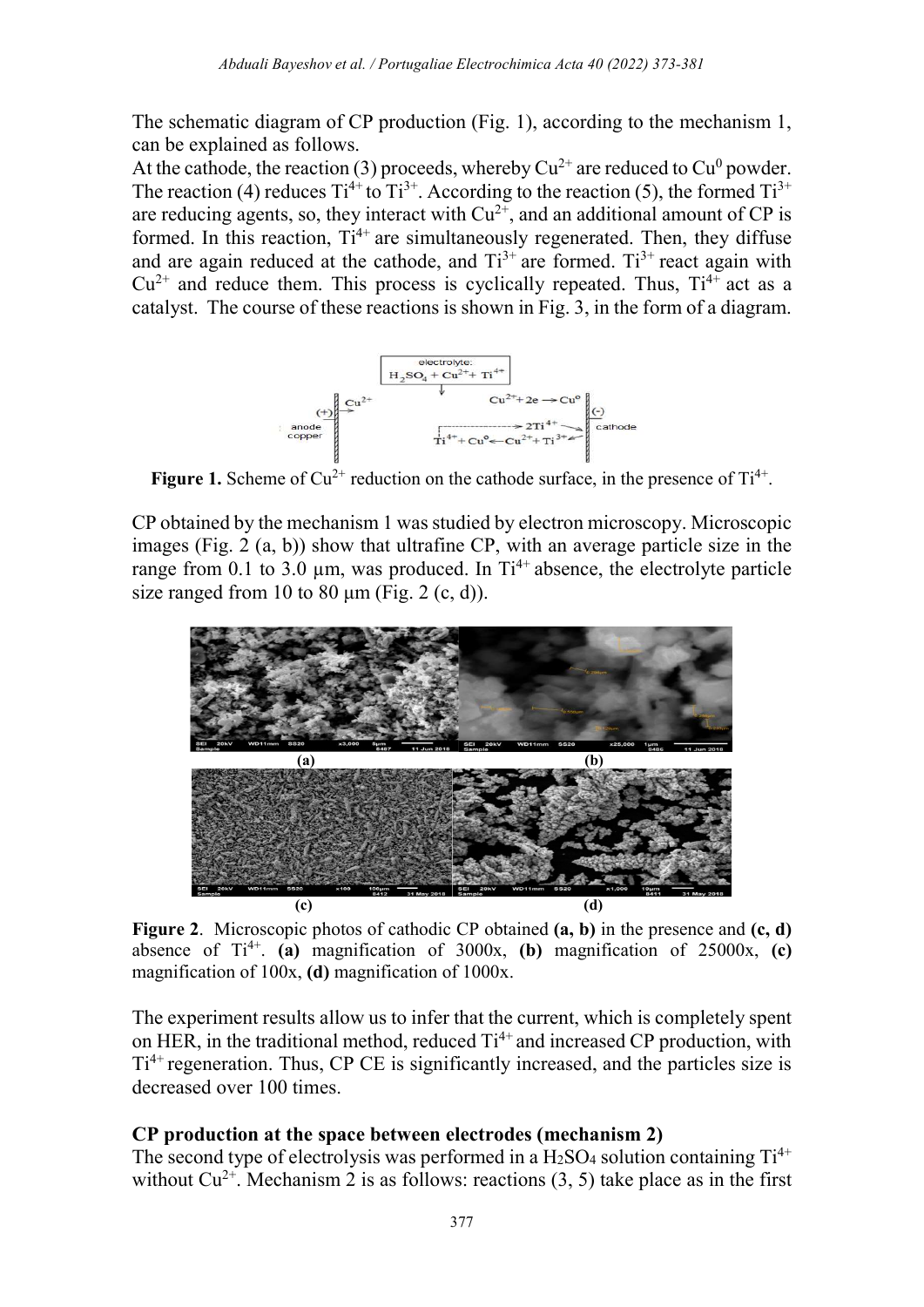mechanism; the Cu anode dissolution forms  $Cu^{2+}$ ;  $Ti^{4+}$  are reduced to  $Ti^{3+}$ , at the cathode (reaction (4)); and the inter-electrode space chemical interaction generated between Cu<sup>2+</sup> and Ti<sup>3+</sup> produces Cu<sup>0</sup> powder, according to reaction (5).

This means that  $Ti^{3+}$  reduce  $Cu^{2+}$ . It should be noted that, at first, ultrafine Cu particles were produced in the form of a colloid. Then, after 30-60 min, Cu particles were precipitated in the form of powder.

 $Ti^{4+}$  are reduced to  $Ti^{3+}$ , according to reaction (4), and then regenerated, according to reaction (5). Hence, these reactions  $(4, 5)$  are cyclically repeated. It can be observed that  $Ti^{4+}$  are not consumed during the electrolysis, acting as a catalyst for  $Cu<sup>2+</sup>$  reduction. According to reaction (5), CP is produced at the inter-electrode space.

The particles aggregation does not occur, because there is no possibility of  $Cu^{2+}$ direct reduction at the cathode surface.

The influence of  $Ti^{4+}$ , H<sub>2</sub>SO<sub>4</sub> concentration and J, on CE, was investigated during the experiments. An increase in  $Ti^{4+}$  concentration, in the range from 1 to 10 g/L, results in an increase in CP CE, similar to mechanism 1. The highest CE value was close to 100%, obtained at J, from 50 to 150 A/m<sup>2</sup> (Table 2).

|  | Table 2. J influence on CP CE <sup>*</sup> . |  |
|--|----------------------------------------------|--|
|--|----------------------------------------------|--|

| J(A/m <sup>2</sup> ) | 50    | LOO                                        | 150 | $200 \pm 250$ | 1300 |
|----------------------|-------|--------------------------------------------|-----|---------------|------|
| $C_{\mathbf{F}}$ %   | 99.05 | $\vert$ 99.10   99.18   89.3   87.2   82.5 |     |               |      |

\*electrolyte:  $Ti^{4+}(10 \text{ g/L})$ ,  $H_2SO_4 (100 \text{ g/L})$  and t (30 min).

Table 3 shows that, in favourable conditions, with  $H_2SO_4$  concentrations varying from 50 to 200 g/L, CE was in the range from 98.9 to 99.2%. These obtained values once again prove that the current was almost completely consumed by CP production, and that H was not released during the electrolysis.

|  | <b>Table 3.</b> $H_2SO_4$ concentration influence on CP CE <sup>*</sup> . |  |  |
|--|---------------------------------------------------------------------------|--|--|
|--|---------------------------------------------------------------------------|--|--|

| $(\sigma/\Gamma)$ |   | 100  |      | ነበበ |
|-------------------|---|------|------|-----|
|                   | Q | QQ 1 | 99.8 | 992 |

\*electrolyte:  $Ti^{4+}(10 \text{ g/L})$ , J (100 A/m<sup>2</sup>) and t (30 min).

The scheme of mechanism 2 for ultrafine CP production is shown in Fig. 3.



Figure 3. Schematic of CP production at the inter-electrode space.

Microscopic images of CP obtained in the inter-electrode space are shown in Fig. 4 (a, b). The average size of the spherical particles varies from 0.2 to 1.2 μm, and it becomes noticeable at a magnification of 25,000 times (Fig. 4(b)).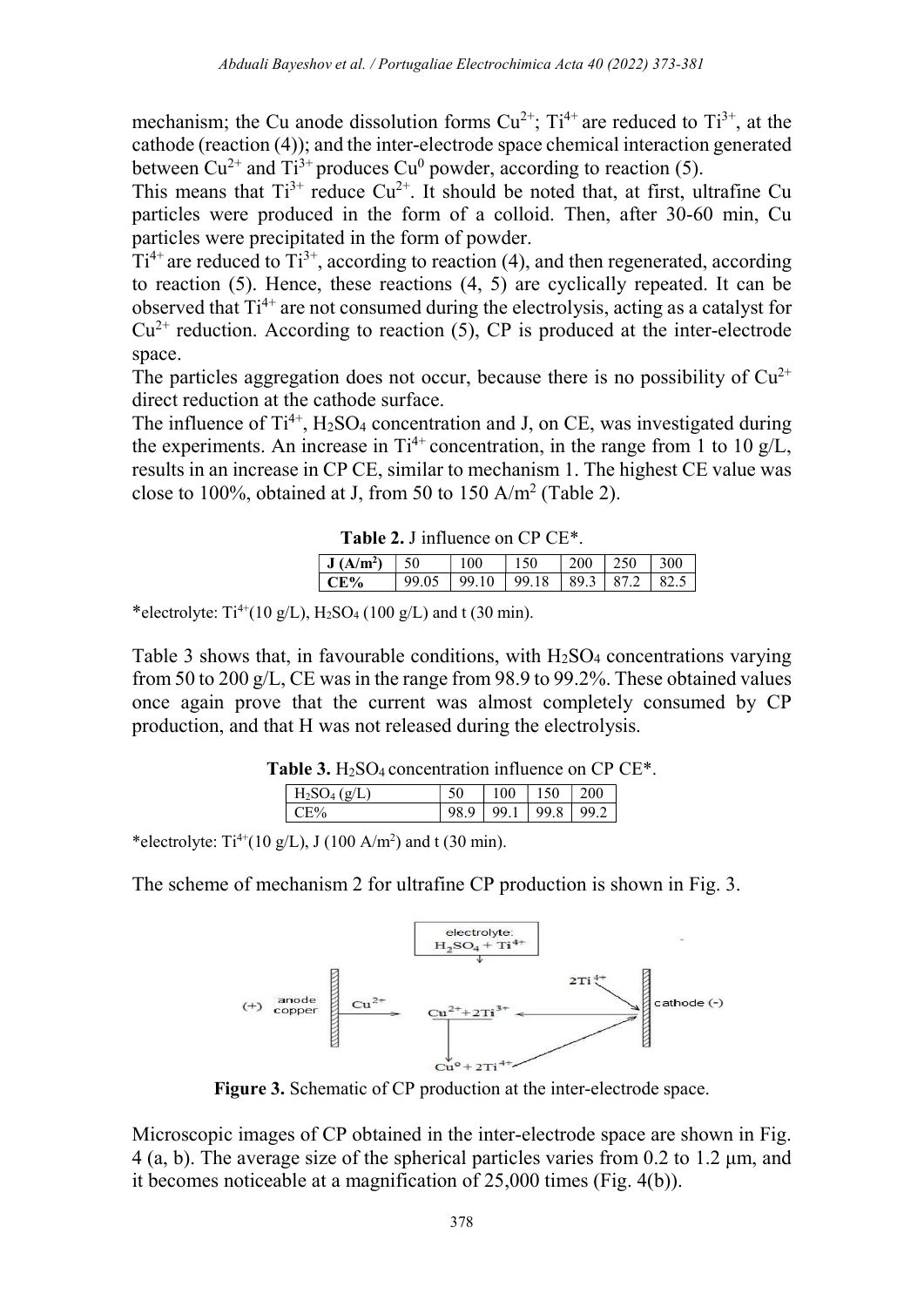

Figure 4. Images of CP obtained at the inter-electrode space, according to the scheme shown in Fig. 3: (a) 10,000 times magnification; (b) 25,000 times magnification.

#### CP production at the near-anode space (mechanism 3)

Electrolysis was conducted in a  $H_2SO_4$  solution, containing  $Ti^{3+}$  and  $Ti^{4+}$ . The third mechanism is as follows: the Cu anode was dissolved forming  $Cu^{2+}$ ;  $Ti^{3+}$  in the solution reacted immediately with the formed  $Cu^{2+}$  (according to reaction (5));  $Cu^{0}$ resulted, at first, in a colloid form and, later, in powder;  $Ti^{3+}$  were oxidized to  $Ti^{4+}$ ;  $Ti^{4+}$  diffused to the cathode surface where they were reduced to  $Ti^{3+}$ ; and  $Ti^{3+}$  were diffused towards the near-anode space. At the anode surface, reaction (5) occurred again to produce dispersed CP, and all of the above processes were cyclically repeated.  $Ti^{4+}$  were reduced at the near-cathode space, through reaction (5), where  $Ti^{3+}$  reacted with Cu<sup>2+</sup>. The scheme of mechanism 3 is shown in Fig. 5.



Figure 5. Schematic of CP production at the near-anode space.

As it can be seen from Table 4, any change in J and  $Ti^{4+}$  concentration, in the range from 150 to 350 A/m<sup>2</sup> and from 10 to 20 g/L, respectively, did not significantly affect the CE. An average CE of 99.62% was demonstrated under experimental conditions. This indicates that the current was almost completely spent by CP production. HER was not observed here. The microscopic images of obtained CP were very close to those produced by the second mechanism. The average size of CP particles was in the range from  $0.01$  to  $0.1 \mu m$ .

Table 4. Influence of J and  $Ti^{4+}$ concentration on CP production CE  $*$ .

| $A/m^2$<br>J                   | $-$ | 250 | $300 -$ |     |
|--------------------------------|-----|-----|---------|-----|
| $+4$ concentration, g/L<br>-11 | ຳ   |     |         | າເ  |
|                                |     | oα  |         | 99. |

\*electrolyte:  $H_2SO_4$  (100 g/L) and t (30 min).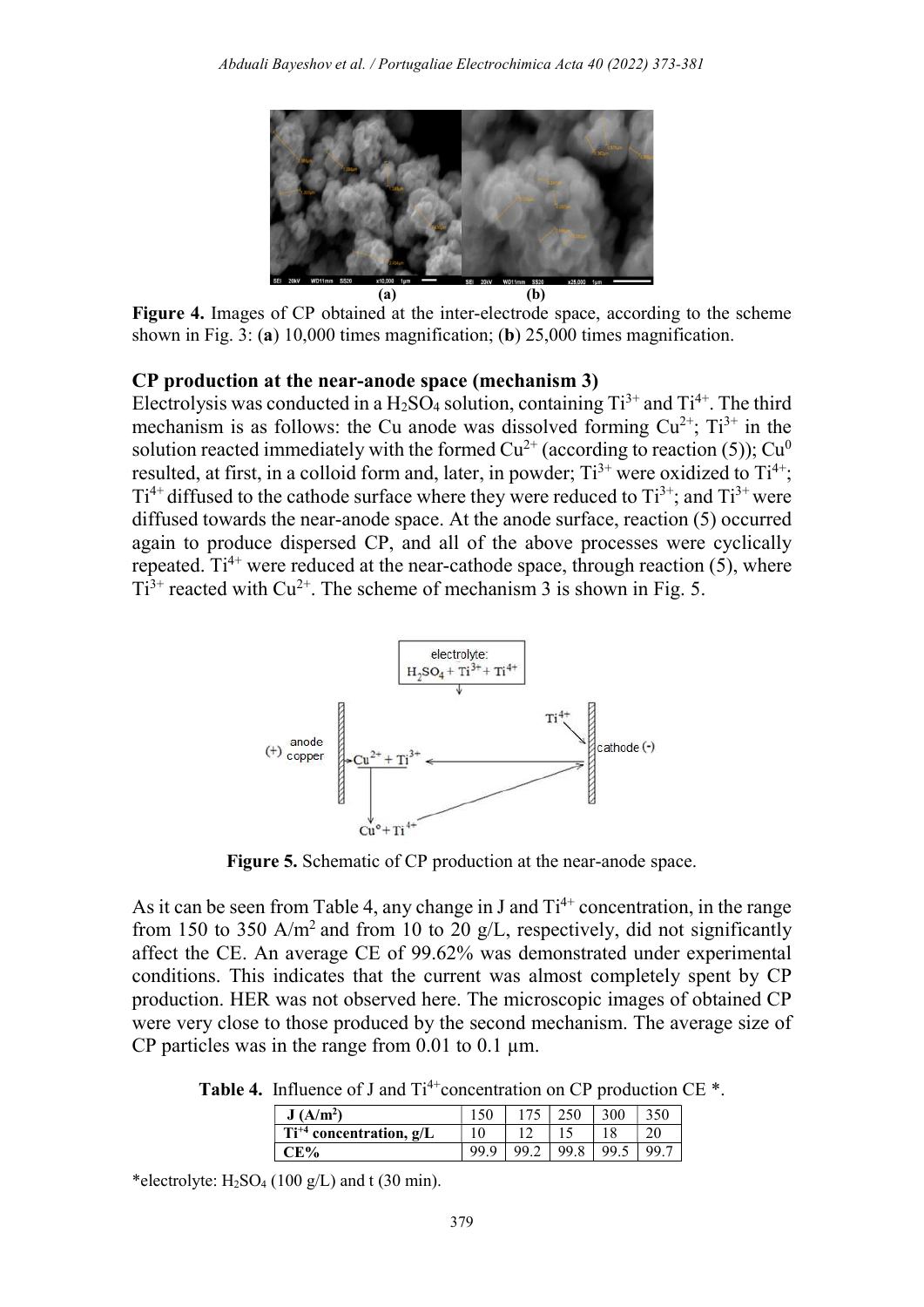The experiments results show that Cu particles obtained by three different methods did not have the ability to grow during powder production, since the process did not occur directly at the cathode surface. In this case, the particles with only very small sizes were capable of growing, which resulted in a unification to ultrafine nanostructured forms. It is expected that CP with almost nano-sized particles is formed by mechanisms 2 and 3.

## **Conclusions**

The research results have shown that, depending on the electrolyte compositions and electrolysis conditions, CP production can proceed by three different mechanisms.

- The main difference between the three powder production mechanisms was that it was formed in diverse parts of the electrolyte. CP can be obtained at the cathode and at the near-cathode space (mechanism 1), at the interelectrode space, i.e. between the electrodes (mechanism 2), and at the nearanode space (mechanism 3).
- In all three cases, the powder production process proceeds in stages (electrochemical and chemical stage), and with the participation of  $Ti^{3+}$  as reducing agent. In addition, due to the cyclic nature of the reactions,  $Ti^{4+}$  are not consumed, and act as catalyst.
- $\bullet$  The CP particles obtained in the presence of Ti<sup>+</sup> have a spherical shape, with sizes ranging from 0.01 to 0.1 μm.

# Authors' contributions

Abduali Bayeshov: supervised experiments; put forward the ideas of  $Cu^{2+}$ reduction in the presence of  $Ti^{4+}$  and explained its mechanisms; wrote the experimental part of the article. Azhar Bayeshova: collected the literary data; wrote the literary review, introduction and conclusions; suggested an experimental method; carried out calculations; participated in the development of the idea and interpretation of the results. Umida Abduvaliyeva: carried out electrolysis and analysis of the solutions; isolated CP and prepared them for analysis. Aksulu Buketova: collected literary data; carried out part of the experiments (electrolysis, analysis of the solutions); participated in calculations.

# References

- 1. Neikov OD, Naboyche nko SS, Murashova IV, et al. Handbook of non Ferrous metal Powders. Technologies and applications, Edited by Neikov OD and Naboychenko SS and Dowson G First edition (2009). Copyright (2009), Elsevier.
- 2. Agrawal A, Kumari S, Bagchi D, et al. Hydrogen reduction of copper bleed solution from an Indian copper smelter for producing high purity copper powders. Hydrometallurgy. 2006;84:218-224.
- 3. Lee PW, Eisen WB, Ferguson BL, et al. ASM Metals Handbook Powder. Metallurgy. 7:317.